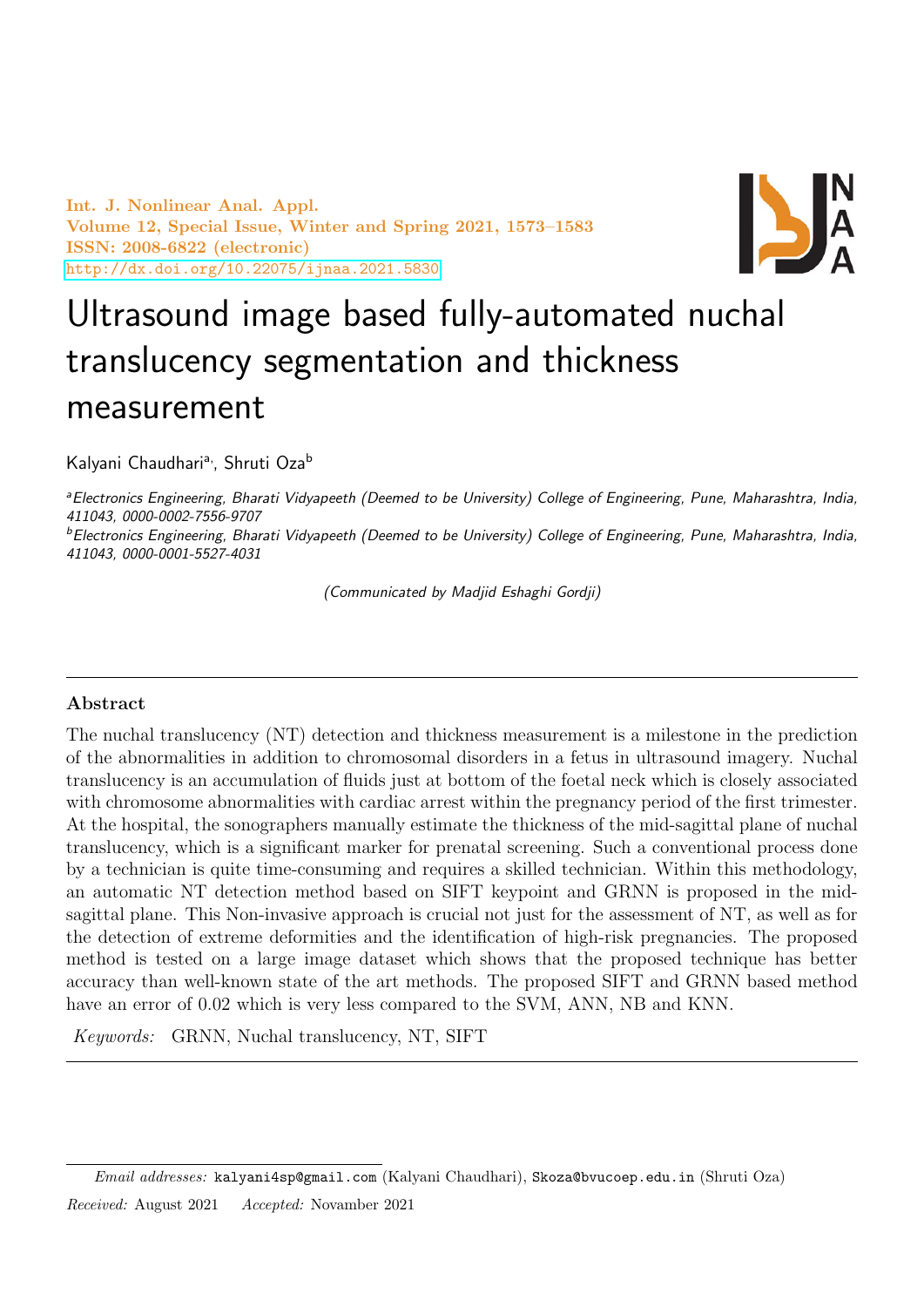## <span id="page-1-0"></span>1. Introduction

Ultrasound imaging is the most popular non-invasive technique to assess multiple abnormalities throughout reproductive phase. Leading to the contactless potential of Medical ultrasound, this is commonly seen in treatment mostly during whole pregnancy cycle. In order to test for unique markers to classify suspected genetic disorders in fatal, the first trimester ultrasound tests have vital knowledge of the entire progression of pregnancy [\[20\]](#page-10-0). The sonographic presence of intramuscular liquid deposition behind the fetal neck is known as nuchal translucency [\[13\]](#page-10-1).The ordinary liquid intramuscular area between both the back of a fetal skin and the overlying skin is referred to as nuchal translucency (NT) [\[12\]](#page-10-2). The maximum distance between its superior and inferior high-intensity margins is known as NT thickness. It exists only as dark field. The nuchal translucency term was invented by a visionary in the study of prenatal trisomy 21 at the Fetal Medicine Foundation named as Professor Nicolaides [\[9\]](#page-10-3) Nuchal translucency is an accumulation of fluids just at bottom of the foetal neck which are closely associated to chromosome abnormalities with cardiac arrest within pregnancy period of the first trimester of. At hospital, the sonographers manually estimate the thickness in mid-sagittal plane of NT, which is a significant marker for prenatal screening. Pathological deposition of fluids in the nuchal region (oedema and cystic hyqromas) observed mostly in second and third trimesters during pregnancy is associated with several chromosomal anomalies [\[1,](#page-9-0) [14\]](#page-10-4). Nuchal fluid during first trimester is analysed to determine the possibilities of chromosomal discrepancy in the respective period [\[15\]](#page-10-5). Such conventional process done by technician is quite time-consuming and which requires skilled technician. NT is observable and it can be determined through ultrasound imaging among 11 weeks and 14 weeks of pregnancy [\[22\]](#page-10-6). Expanded NT is associated with numerous fetal chromosomal and nonchromosomal discrepancies. There seems to be rising evidence of excessive NT thickness during pregnancy's first trimester is affected by various fetal structural discrepancy, genetic disorders, heart problems, and poor perinatal conditions such as miscarriage and intrauterine death [\[23,](#page-10-7) [3,](#page-9-1) [19\]](#page-10-8). Consideration should be given to the development of a reference value of nuchal translucency related to crown rump length in the first trimester in order to determine an acceptable cut-off threshold for evaluation of raised NT thickness related defects. As a result, chromosomopathies can be associated with increased Nuchal translucency thickness, and a range of pathologies induced by chromosomic disorders are associated with Down syndrome (trisomy 21), Edwards syndrome (trisomy 18), Patau syndrome (trisomy 13), and Turner syndrome (gonadal dysgenesis), as well as other heart defects such as omphalocele or diaphragmatic hernia.

Since the 1990s, NT has been the subject of a rigorous study in the pregnancy first trimester, after noticing a linkage among its thickness as well as the occurrence of chromosome discrepancy, the higher the thickness of a translucent, the greater the chance of abnormalities in fetus. Along with an approach to automatic NT detection, an assessment with the help of emerging technology makes it possible to strengthen NT thickness measurements since it solves the complexities involved in manual assessments. Non-invasive tool is crucial not just for assessment of NT, as well as for the detection of extreme deformities and the identification of high risk pregnancy [\[4\]](#page-9-2).

Paper is organised as follows: Section [1](#page-1-0) review the well known methods in the current field. Section [2](#page-2-0) states the background of the NT detection and measurement. It also focuses on the challenges in this field. Section [3](#page-2-1) gives the detail introduction of methodology for Head detection using SIFT and GRNN .It also describes the further procedure for NT thickness measurement. Section [4](#page-6-0) summarizes the experimental results. Section [5](#page-8-0) Conclude the research.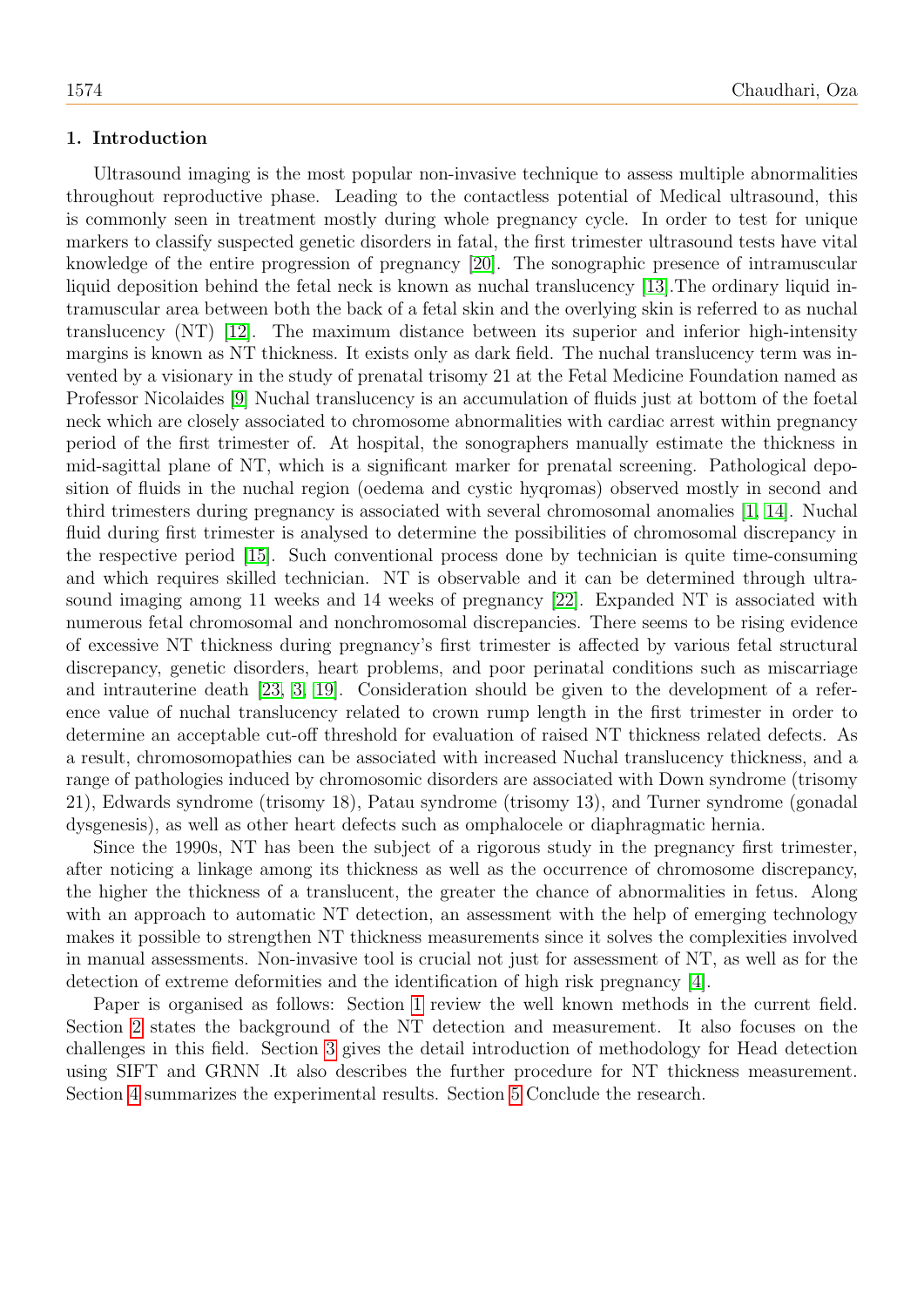## <span id="page-2-0"></span>2. Literature survey

The width of a NT can be determined from its initial week of gestation, Thus it increases along with the development of the foetus, the time between the eleventh and thirteenth weeks has to be the period wherein NT achieves its full thickness. The NT sonography area tends to be nothing more than a dark fringe or an anechogenic region surrounded with two small, hyper-echogenic zones. Clinicians found a correlation between the size of the NT and the prevalence of chromosomal anomalies and other abnormalities: the wider the NT, the more likely the foetus would have some sort of abnormality.

Down syndrome, Edwards Syndrome, Patau Syndrome and Turner Syndrome are a few of the disorders affecting the foetus. Down syndrome or Trisomy 21 is known as a serious and widespread chromosome abnormality appearing almost once in every 800 to 1000 live births and rises in risk with maternal age. Affected infants are likely to experience with serious mental disorders and are at higher risk of physical disorders, especially in the heart, digestive tract, ears and eyes.

Traditionally by NT thickness is measured by using electronic callipers which is placed in the middle of two echogenic lines displayed on the screen by the technician. Bernardino F et.al. [\[2\]](#page-9-3) Proposed in a semiautomatic manner, increasing the method's reproducibility. By selecting the NT manually further NT measurement is carried out using edge detector such a Sobel and canny. However by using calliper to manual tracing of these two echogenic lines contains much errors and variable opinions. As this images contains large speckle noise, which makes difficult to select markers. Lee Y et.al [\[24\]](#page-10-9) proposed semiautomatic approach using which contains dynamic programming. Also border noise is also eliminated using coherence-enhancing diffusion filter.

P. Perona et.al [\[18\]](#page-10-10) suggested scale-space diffusion process to encourage intra region smoothing rather than inter region smoothing. This approach enhances the region boundaries thus the global information can be successfully exploits. S. Nirmala et.al. [\[18\]](#page-10-10) implemented The NT area is segmented utilizing mean shift analysis as well as canny, and the precise thickness is measured utilizing blob processing.

Y. Deng et.al [\[7\]](#page-10-11) proposed automatic scheme to predict the thickness NT thickness. They estimate the edge map using morphological filtering and then using gradient vector flow snake contour is extracted. G.Sciortino et.al. [\[16\]](#page-10-12) present the full automatic detection approach NT as well as to analyze its thickness which is consist of wavelet and multi resolution analysis. This method is tested on 382 frames of midsagittal plane from real time acquired ultrasonic videos.

## <span id="page-2-1"></span>3. Methodology

## Background:

Most of the Previous study detects the NT manually [\[11,](#page-10-13) [17\]](#page-10-14). Some later research detect NT using Hough transform and Morphological Operations [\[10\]](#page-10-15).This Technique are restricted to special anatomy , thus making use in real time little bit difficult. Also, Such technique is shape and size dependent. Active contour based biparietal diameter and head circumference detection is also proposed in literature [\[5\]](#page-9-4). but such techniques are very slow and less robust against image rotation. Also ultrasound background variations and imaging artefacts makes a challenging for detection. One of the well known supervised techniques uses SVM for NT, Body and Head detection [\[6\]](#page-9-5). But this technique is also unable to handle the slight change in rotation. This method uses coarse features for detection.

## A. Detection of NT and fetal head

This section is used to estimate the probability of detecting the foetal head as well as the NT area. The reliability of the design is accomplished by using SIFT features to explore spatial relations and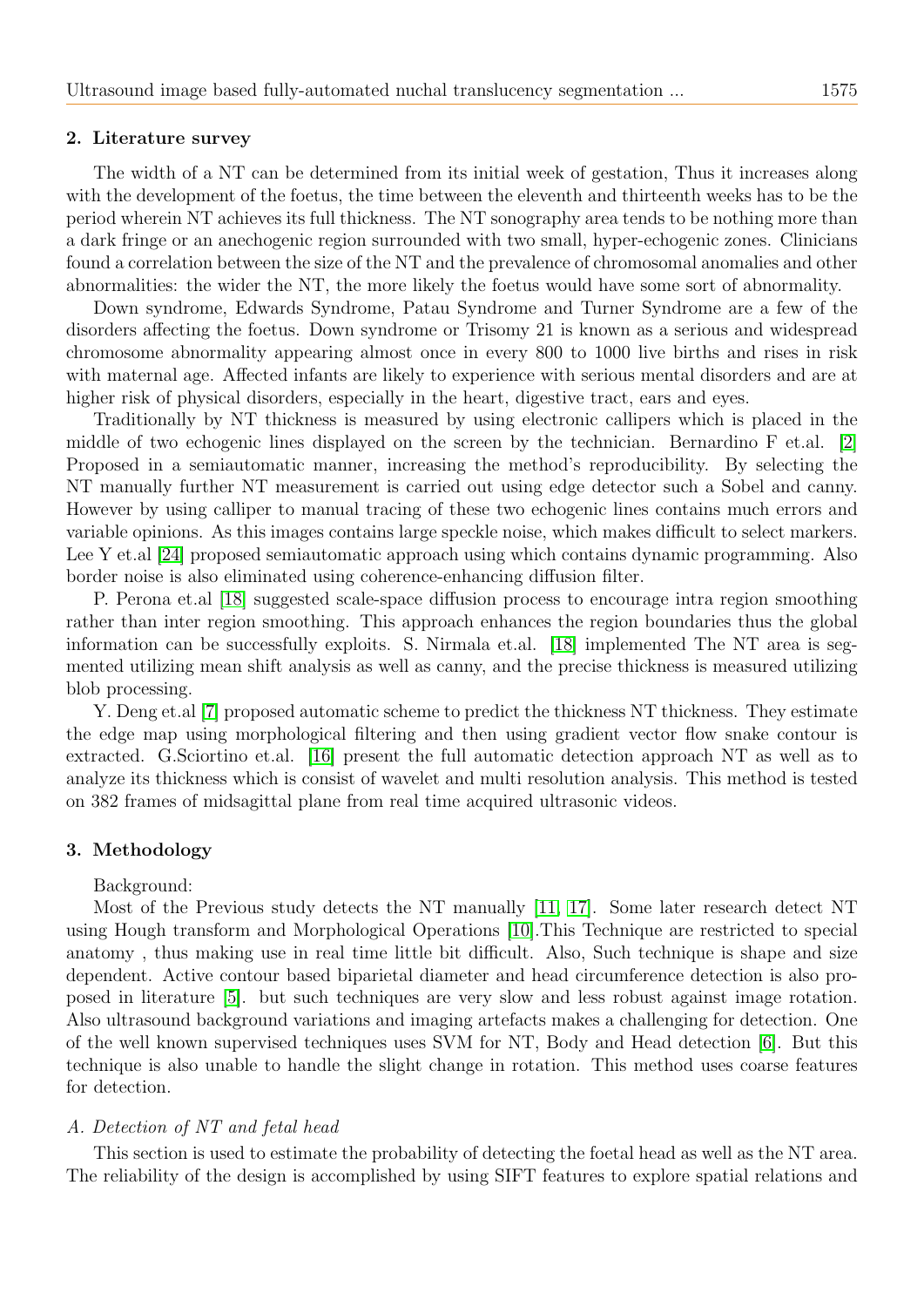multi-resolution hierarchies. In this scenario, the location of the NT area is predicted to be based on its most appropriate candidate key points. Global patterns are better observed at rough resolution as well as provide local detection constraints for finer resolution. This reduces the search space for local detection, which improves reliability because most of the image regions are almost never addressed. In contrast, the computational speed increases resulting in reduced objective function.



<span id="page-3-0"></span>Figure 1: Proposed architecture

SIFT Feature:

The SIFT features are local and focused on the existence of the foetal head at specific areas of interest and are invariant to the scale and rotation of an image. These are indeed resilient to changes in brightness, noise, and subtle changes in perspective. These are indeed highly distinctive, fairly straightforward to retrieve and permit accurate head detection.

General Regression Neural Network (GRNN):

Generalized neural regression network is some kind of supervised neural forward feed network that drops under the class of probabilistic neural network. Suggested a generalised neural regression network (GRNN), a technique that makes use of neural networks to define nonlinear systems control and includes one-pass learning [\[21\]](#page-10-16). The strength of GRNN would be that it "learns" with a supervised manner through the dataset and therefore can generalize with instances as quickly as they are estimated [\[21\]](#page-10-16). This means that The use of GRNN is useful because of its capacity to converge to an underlying function with a few training dataset required. The GRNN have four layers. They are namely input layer, pattern layer, summation layer and output layer as shown in figure [1.](#page-3-0) The input neurons of input layer are simply distribution neurons, and cover all measurement variables x to all of the neurons available in the second layer which is pattern layer. Pattern layer is a first hidden layer of the GRNN. The numbers of neurons available in this layer are equal to the number of training samples available in training data set. The output of pattern layer gives distance between input patterns and stored one, whereas each neuron act as training pattern. Third layer is a summation layer which has two neurons, one neuron is for denominator summation which sums the weight values within each hidden neuron, and the numerator summation unit sums up the weight values multiplied by a real expected value with each hidden neuron. The output layer is fourth layer which receives the two outputs from hidden layer simply divides them to provide predicted output.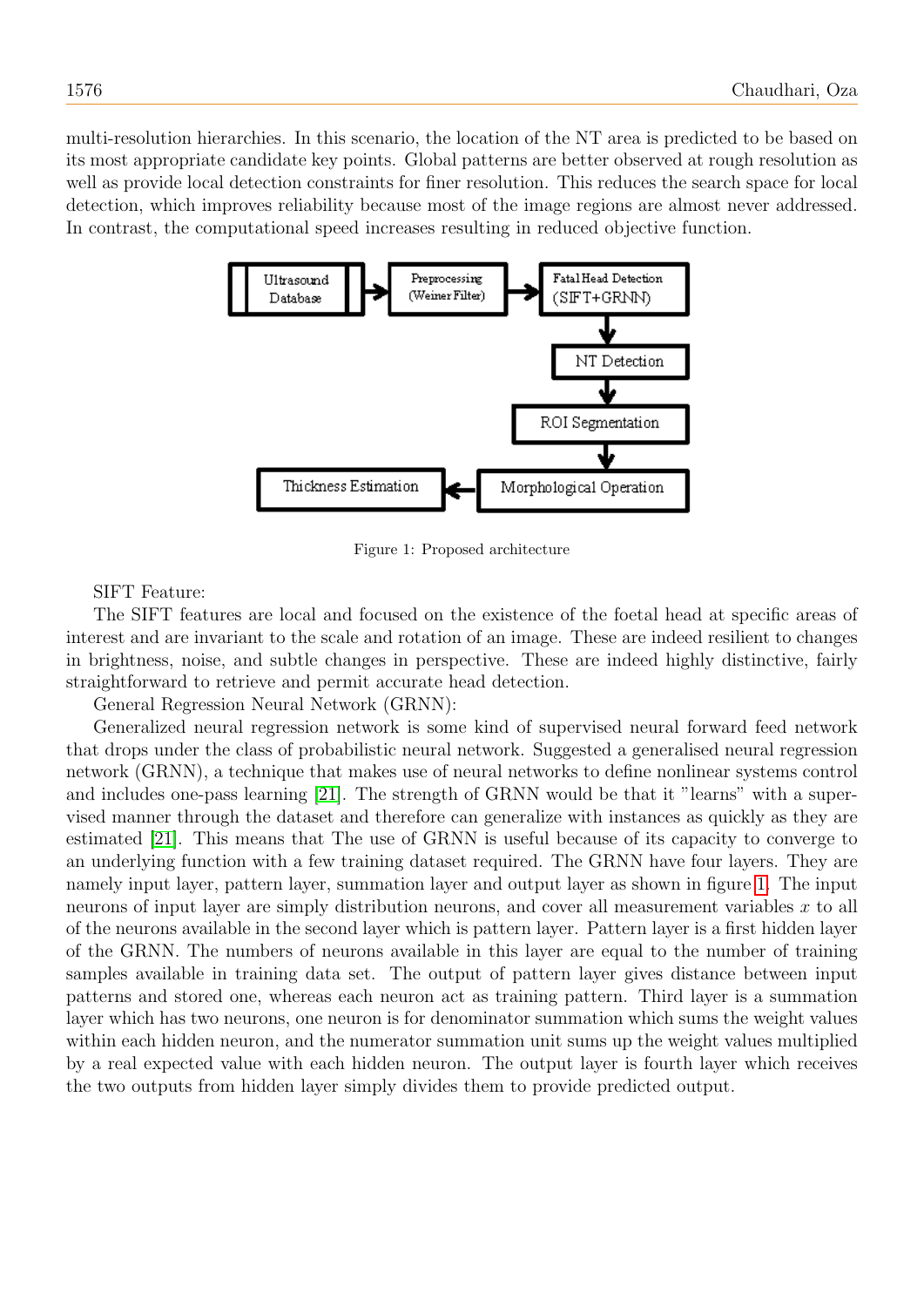

<span id="page-4-0"></span>Figure 2: GRNN Architecture [\[8\]](#page-10-17)

After pre-processing, SIFT features are extracted from image. These extracted features form the input feature vectors to the neural network used for fatal Head Detection. All extracted features are concatenated and used for GRNN training. GRNN is trained with fatal head by using 400 samples from our database. Trained model is used for the testing purpose. GRNN model have 100 input neurons, 100 neurons in hidden layer and 1 output neuron. The normalized radial basis function is used for training purpose. GRNN is a type of probability based neural network, which is most widely used in various issues such as prediction, control, plant process modelling or general mapping problems. As GRNN is a radial basis function (RBF) neural network variation which possesses the ability to learn in one pass, it converges very easily to the subjacent regression surface. It is renowned for its capability to train rapidly to solve all regression problems. It operates by calculating how far from the patterns in the training set to a given sample pattern is. The GRNN have four layers namely input layer, pattern layer, summation layer and output layer as shown in figure [2.](#page-4-0) The input layer receives the input signals, and with the training data set, the pattern layer performs the necessary mapping of the applied input data. For the GRNN, in the hidden layer, the number of neurons is usually equal to the number of patterns in the training set. With appropriate interconnection weights, the outputs for the nodes of the pattern layer are added together at the summation layer before which they undergo multiplication operation. The nodes of output layer deliver the necessary outcomes on the input dataset applied. For any set of N inputs, the GRNN will estimate the value of M in less amount of time defined by the propagation time. Propagation time is the time taken by the network to pass the input through it. M is assumed to be the estimated  $\hat{\mathbf{s}}(\mathbf{k})$  of the desired signal  $\hat{\mathbf{s}}(\mathbf{k})$ . Whereas N represents values of the input feature vectors from input nodes, as can be seen in Fig.1b. GRNN estimates the estimated M (N) (i.e. $\hat{\mathbf{s}}(\mathbf{k})$ ) as follows.

$$
M(N) = \frac{\sum_{i=1}^{n} M_i exp\left(\frac{-D_i^2}{2\sigma^2}\right)}{\sum_{i=1}^{n} exp\left(\frac{-D_i^2}{2\sigma^2}\right)}
$$
(1)

$$
D_i^2 = (N - N_i)^T (N - N_i)
$$
\n(2)

The  $\sigma$  is the smoothing factor for GRNN, and n is the number of input data samples. Choosing a smoothing factor is really essential. The large value of  $\sigma$  improves the capability of the network to generalize, while small value of  $\sigma$  reduces the ability of the network to generalize. (The larger the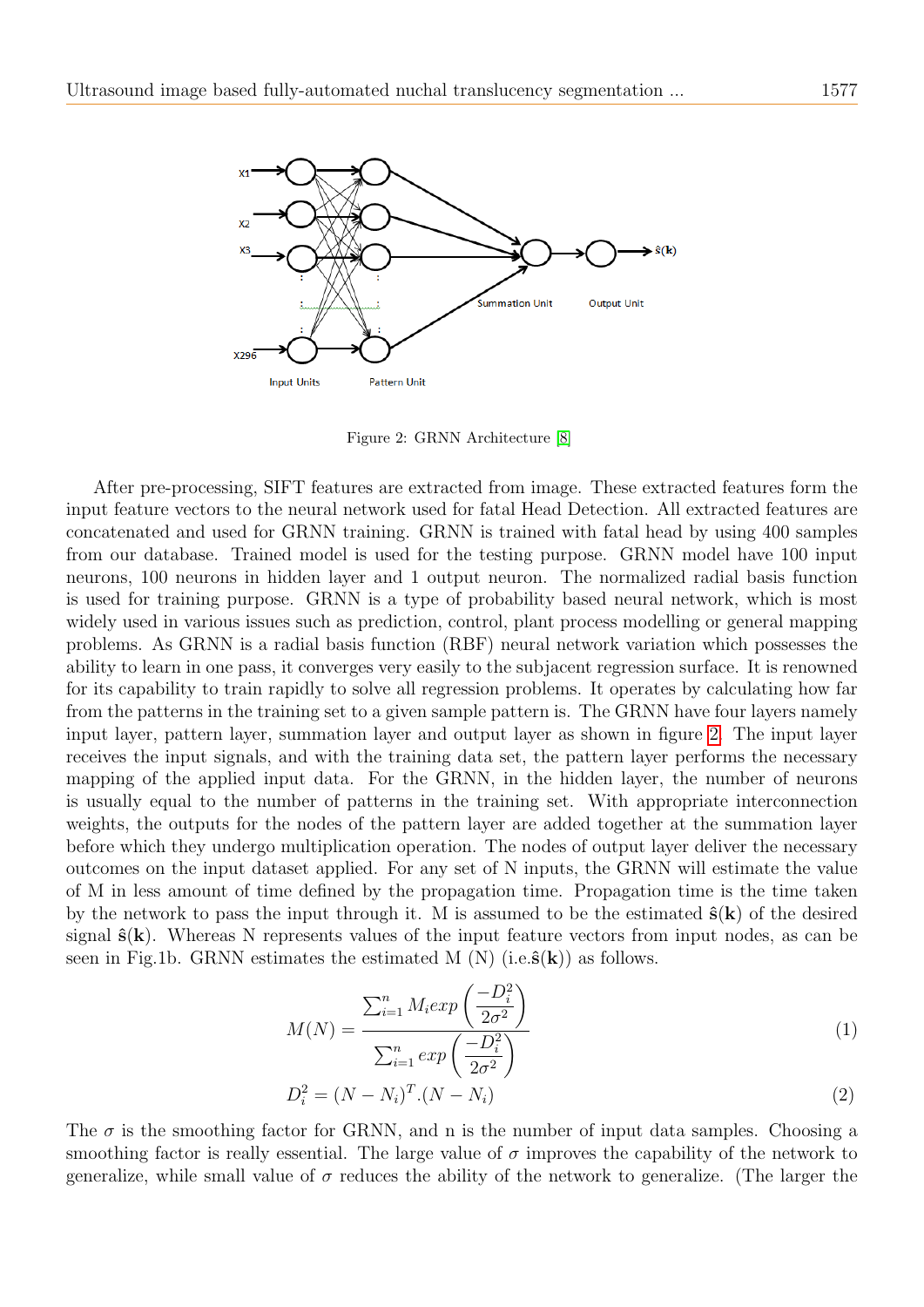value of  $\sigma$  smoother is the function approximation and vice versa). Estimate  $M(N)$  can be seen as a ratio of the summation of all the perceived values  $M_i$ , where each perceived value is measured to its exponential rate by its Euclidean distance from N. The 'newgrnn' function is used to create the GRNN in the MATLAB environment. In this research work GRNN inputs are the derived features from a reverberant signal frame that constitute the input features of the vectors  $x_1$  to  $x_m$ . In contrast, the output of GRNN represents the estimated image signal  $\hat{\mathbf{s}}(\mathbf{k})$  as shown in figure [3.](#page-5-0)



Figure 3: Input Ultrasound image and fetal Head detection

<span id="page-5-0"></span>Above figure [3](#page-5-0) shows the input image on the left side and on the right side Head detection results is displayed. This image is then search for keypoint from the trained head images. After getting large correlation, head is marked.

# B. NT Measurement

In Ultrasound image faces is always upwards and head is on the left side of the image. Once the nuchal region has been recognised, the attention is on the nuchal translucent as well as the two regions that define it. Often in ultrasound imagery NT images do not have well defined edges and the intensity of these images plays a key role. Occasionally, the intensity is unexpectedly changes as a result of the Speckle noise.

In above figure [4,](#page-6-1) after detection of fetus head, NT is just below the head bounding box is taken as ROI. In this ROI thresholding and morphological processing is done. In morphological processing small noise opening and NT area filling is done.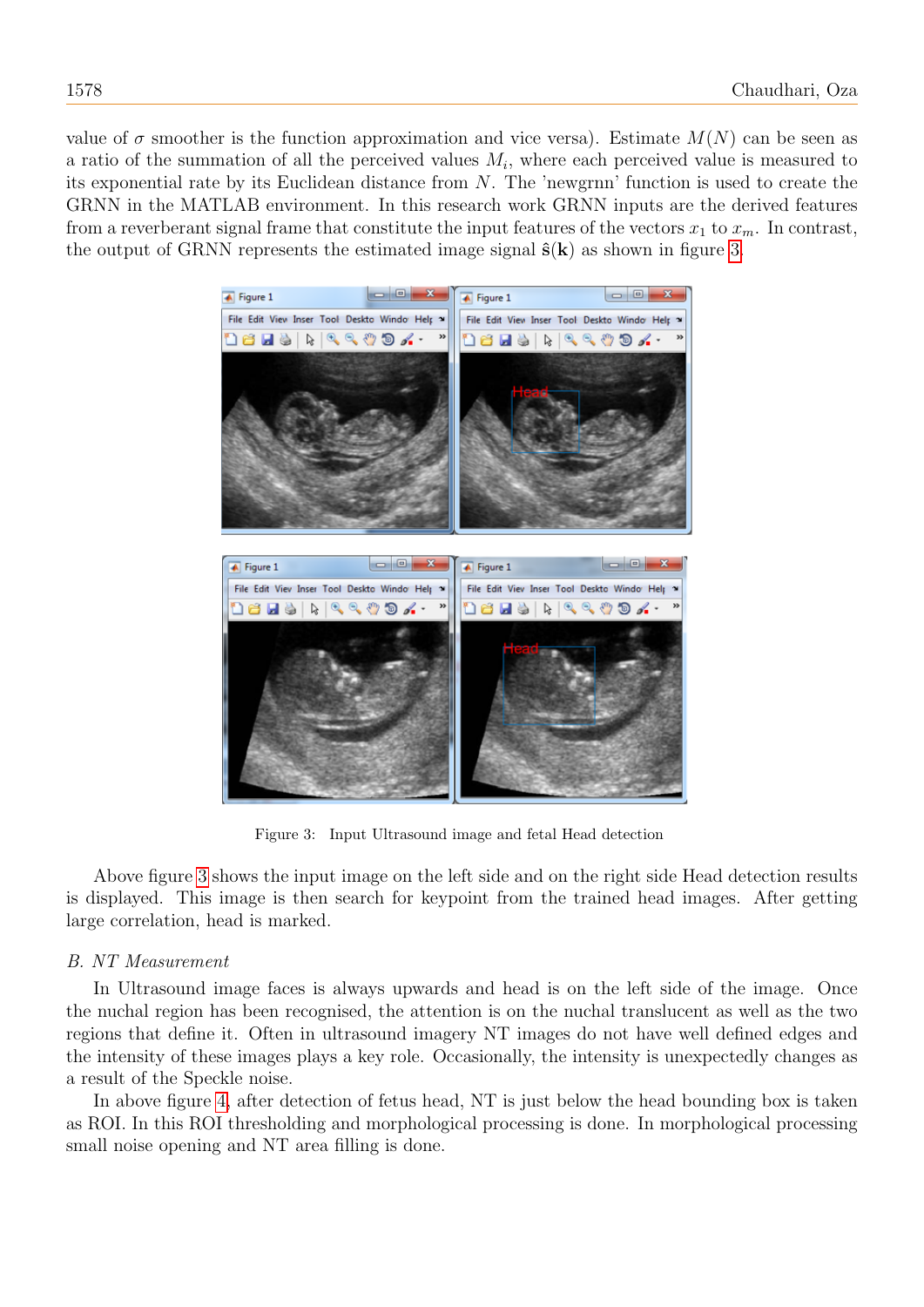

Figure 4: NT Detection

<span id="page-6-2"></span><span id="page-6-1"></span>

Figure 5: NT ROI Segmentation

In figure [5](#page-6-2) NT ROI segmentation is shown. NT area is shown using red color. After getting segmented ROI, vertical pixel counting is done to estimate the NT thickness. X axis shows the NT ROI pixels and y axis shoes their pixel count which is our NT thickness in pixel. After Getting pixel count, those count is converted to original scale using reference chart of pixel to mm.



Figure 6: Segmented N ROI and Thickness plot

3  $\overline{2}$  $\overline{0}$  $10$ 20 30 40 50 60 70 80 90 100

Figure 7: Thickness plot mapped to original scale (mm)

# <span id="page-6-0"></span>4. Experiments

Proposed method is tested on 500 images collected from various hospitals. This all images are of first trimester exams. Due to fetal activity, NT ultrasound images vary widely during screening.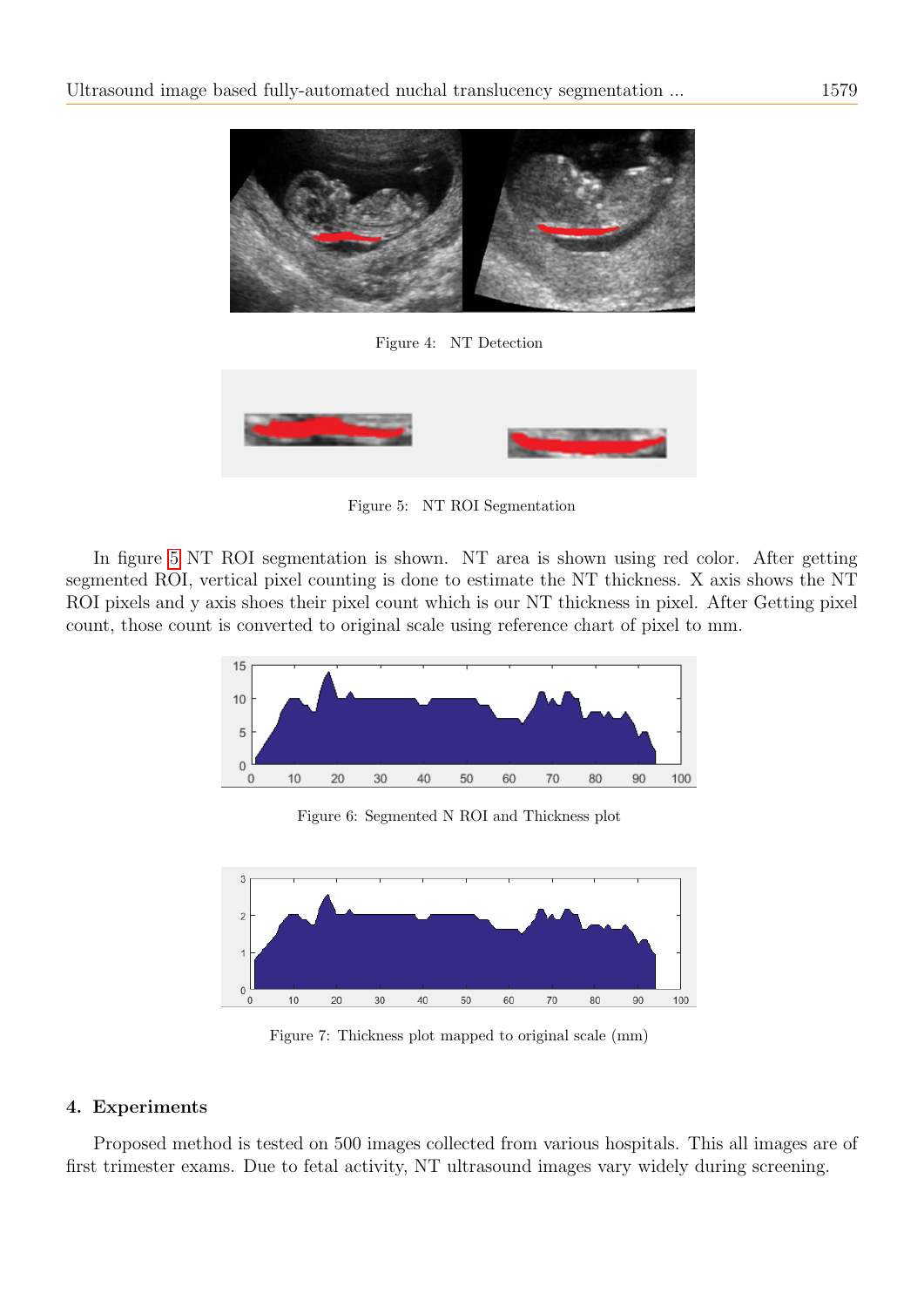<span id="page-7-0"></span>All the images are in DICOM format. Those images are then converted to PNG format using DICOM reader tool. After converting those images they are converted to  $512 \times 512$  size for further processing. In ultrasound image fetal head and NT ROI is labelled by technician for training of the GRNN.NT thickness is measured manually for validation of the proposed result.

|                | Measured MNT | Automatic MNT | Error |
|----------------|--------------|---------------|-------|
| Proposed       | 2.89         | 2.87          | 0.02  |
| SIFT-SVM       | 2.89         | 2.67          | 0.22  |
| SIFT-ANN       | 2.89         | 2.81          | 0.08  |
| <b>SIFT-NB</b> | 2.89         | 2.67          | 0.22  |
| SIFT-KNN       | 2.89         | 2.45          | 0.44  |

Table 1: Proposed method maximum NT thickness measurement

Above table [1](#page-7-0) shows the comparison of the maximum NT measured manually and Automatically. second column shows the manual NT measured and third column shows estimated automatically. The last column shows the error between manual measured and the automatically estimated.



Figure 8: (a):Comparative analysis of the proposed NT thickness with well known methods.(b): Proposed Method Maximum and Minimum NT Thickness measurement.

Figure [8\(](#page-7-1)a) shows the comparative analysis of the proposed NT thickness with well known methods. Proposed methods predicted thickness is close to the manual measured thickness.

<span id="page-7-2"></span>Figure [8\(](#page-7-1)b) shows the error plot of proposed and rest of the method. Proposed method has less error of 0.02.

| Tuble 2. I reposed hromed minimum is a michiless measurement |              |               |         |  |
|--------------------------------------------------------------|--------------|---------------|---------|--|
|                                                              | Measured LNT | Automatic LNT | Error   |  |
| Proposed                                                     | 0.75         | 0.77          | $-0.02$ |  |
| SIFT-SVM                                                     | 0.75         | 0.61          | 0.14    |  |
| SIFT-ANN                                                     | 0.75         | 0.34          | 0.41    |  |
| SIFT-NB                                                      | 0.75         | 0.56          | 0.19    |  |
| SIFT-KNN                                                     | 0.75         | 0.59          | 0.16    |  |

<span id="page-7-1"></span>Table 2: Proposed Method minimum NT Thickness measurement

Above table [2](#page-7-2) show the comparison of the minimum NT measured manually and automatically.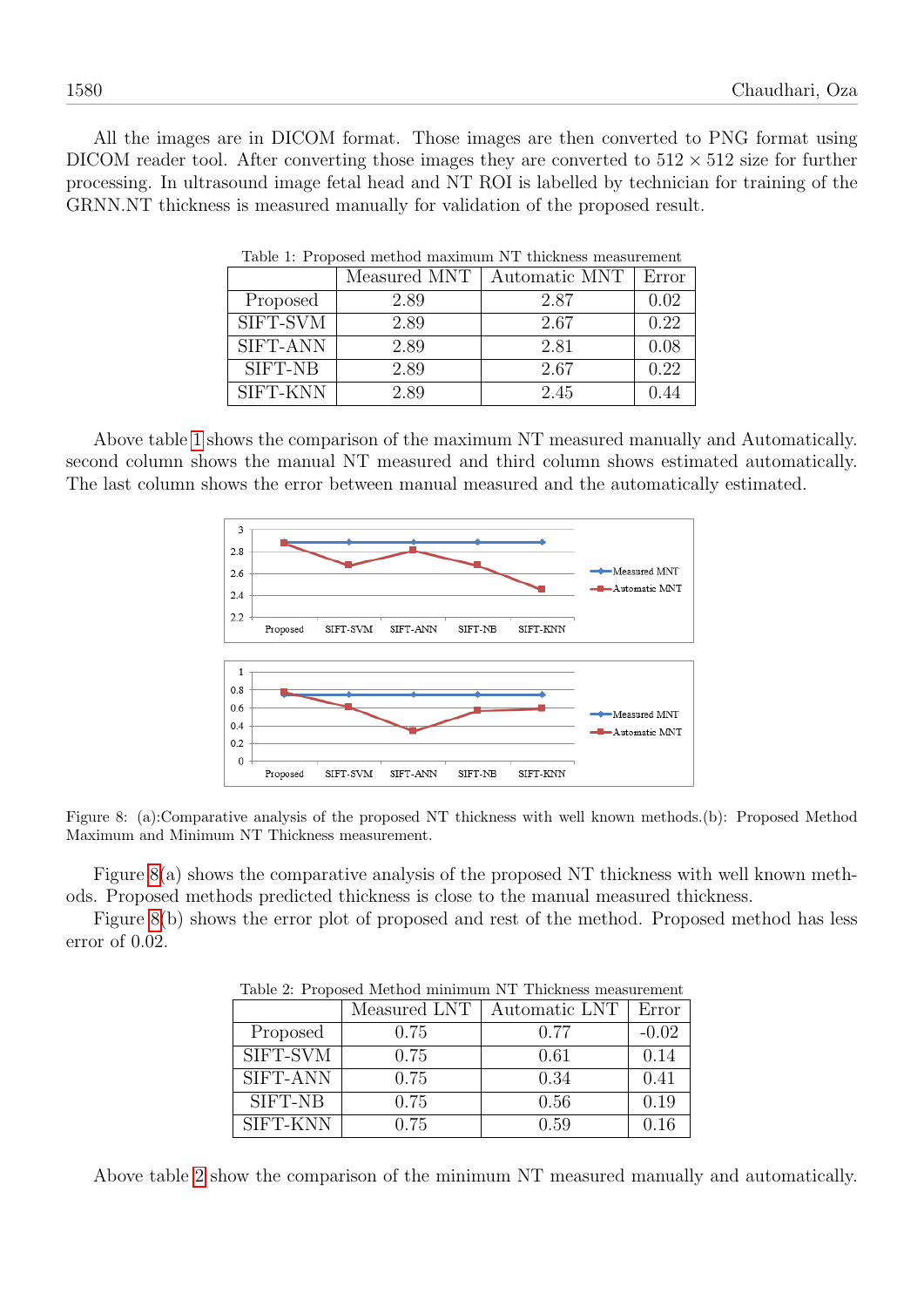Second column shows the manual NT measured and third column shows estimated automatically. The last column shows the error between manual measured and the automatically estimated.



<span id="page-8-1"></span>Figure 9: (a) :Comparative analysis of the proposed NT thickness with well known methods, (b): Comparison of Error Between Maximum NT thickness measure manually ant automatic

Figure [9\(](#page-8-1)a) shows the comparative analysis of the proposed NT thickness with well known methods. Proposed methods predicted thickness is close to the manual measured thickness. Figure [9\(](#page-8-1)b) shows the error plot of proposed and rest of the method. Proposed method has less error of 0.02.

## <span id="page-8-0"></span>5. Conclusion

Ultrasound imaging is the most well known non-invasive way to assess various diseases throughout reproductive phase. Ultrasonography is done through early pregnancy for dating, estimation of the number of foetuses, estimation of expose vulnerabilities and, increasingly, assessment of the foetus, including measurement of nuchal translucency (NT) thickness. Nuchal translucency is an accumulation of fluids just at bottom of the foetal neck which are closely associated to chromosome abnormalities and early cardiac arrest in the first trimester of pregnancy. In the hospital, the sonographers manually estimate the thickness of NT in the mid-sagittal plane, which is a significant marker for prenatal screening. Such conventional process done by technician is quite time-consuming and which requires skilled technician. In this paper fully automatic NT detection approach is presented. Firstly, fatal head is detected using SIFT features. Fetal head is considered as a primary keypoint to locate NT Region. Then NT region is locally refined and then segmentation is carried out. The presented contribution incorporates a fully automated technique to Support physicians in the assessment of certain significant chromosomal Impairment. Proposed method is tested on large image dataset which shows that proposed method have better accuracy than well known state of the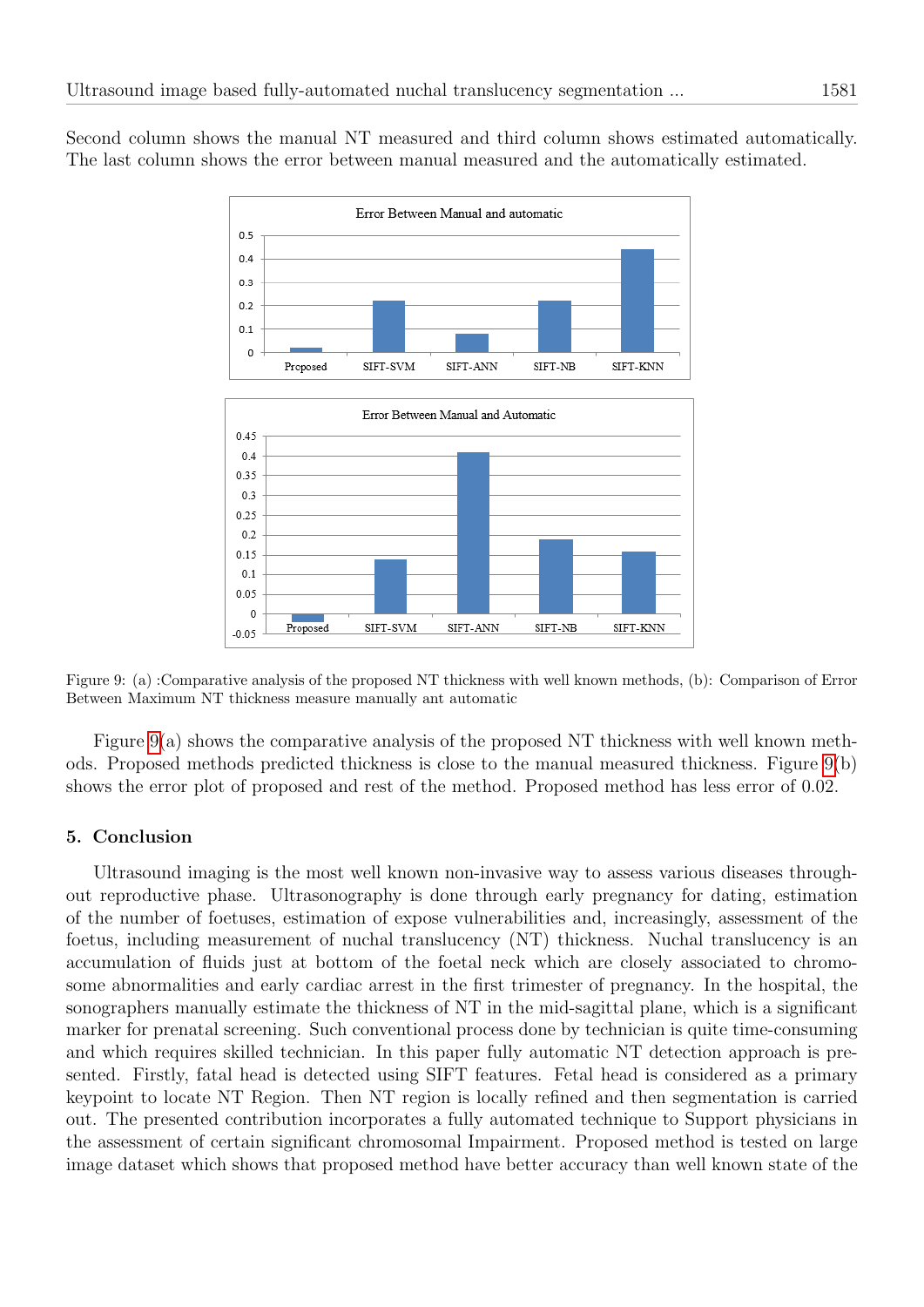art methods. Proposed method has error of 0.02 which is very less compared to the SVM, ANN, NB and KNN.

## 6. Discussion

Ultrasound imaging is the most well known non-invasive way to assess various diseases throughout reproductive phase. Nuchal translucent (NT) thickness measurements have recently been suggested as part of regular ultrasound scanning for early screening of chromosome defects mostly during late first trimester of pregnancy. Nuchal translucency is an accumulation of fluids just at bottom of the foetal neck which are closely associated to chromosome abnormalities and early cardiac arrest in the first trimester of pregnancy. In addition, the ultrasound image evaluation is reproducible, non-invasive and it does not Presents the risk of complications or maternal injury. In the hospital, the sonographers manually estimate the thickness of NT in the mid-sagittal plane, which is a significant marker for prenatal screening. Such conventional process done by technician is quite time-consuming and which requires skilled technician. Along with an approach to Automatic NT detection, an assessment with the help of emerging technology makes it possible to strengthen NT thickness measurements since it solves the complexities involved in manual assessments. Non-invasive tool is crucial not just for assessment of NT, as well as for the detection of extreme deformities and the identification of high risk pregnancy. Proposed method is tested on large image dataset which shows that proposed method have better accuracy than well known state of the art methods. Proposed method has error of 0.02 which is very less compared to the SVM, ANN, NB and KNN.

## 7. Acknowledgement

This paper would not have been possible without the contributions of numerous researchers in this field. I would like to thank all of them – especially Dr.Sonali Chaudhari (Infertility Specialist, Gynaecologist, Obstetrician) for her help and Apex Diagnostic Centre, Pune for giving database and kind advice.

## 8. Funding source

We don't have any financial support.

## References

- <span id="page-9-0"></span>[1] G.B. Azar, R.J. Snijders, C. Gosden and K.H. Nicolaides, Fetal nuchal cystic hygromata: associated malformations and chromosomal defects, Fetal Diagn. Ther. 6 (1991) 46–57.
- <span id="page-9-3"></span>[2] F. Bernardino, R. Cardoso, N. Montenegro, J. Bernardes and J.M. de Sá, Semiautomated ultrasonographic measurement of fetal nuchal translucency using a computer software tool, Ultrasound Med. Biol. 24(1) (1998) 51-4. doi: 10.1016/s0301-5629(97)00235-4. PMID: 9483771.
- <span id="page-9-1"></span>[3] C. Bilardo, M.A. Müller, E. Pajkrt, S.A. Clur, M.M. van Zalen and E.K. Bijlsma, Increased nuchal translucency thickness and normal karyotype: Time for parental reassurance, Ultrasound Obstet. Gynecol. 30(1) (2007) 11-–18.
- <span id="page-9-2"></span>[4] R. Chaoui and K.H. Nicolaides, Detecting open spina bifida at the 11- 13-week scan by assessing intracranial translucency and the posterior brain region: mid-sagittal or axial plane?, Ultrasound Obstet. Gynecol. 38(6) (2011) 609-–612.
- <span id="page-9-4"></span>[5] V. Chalana and Y. Kim, A methodology for evaluation of boundary detection algorithms on medical images, IEEE Trans. Med. Imag. 16(5) (1997) 642-–652.
- <span id="page-9-5"></span>[6] Y. Deng, Y. Wang, P. Chen and J. Yu, A hierarchical model for automatic nuchal translucency detection, Comput. Biol. Medicine 42(6) (2012).